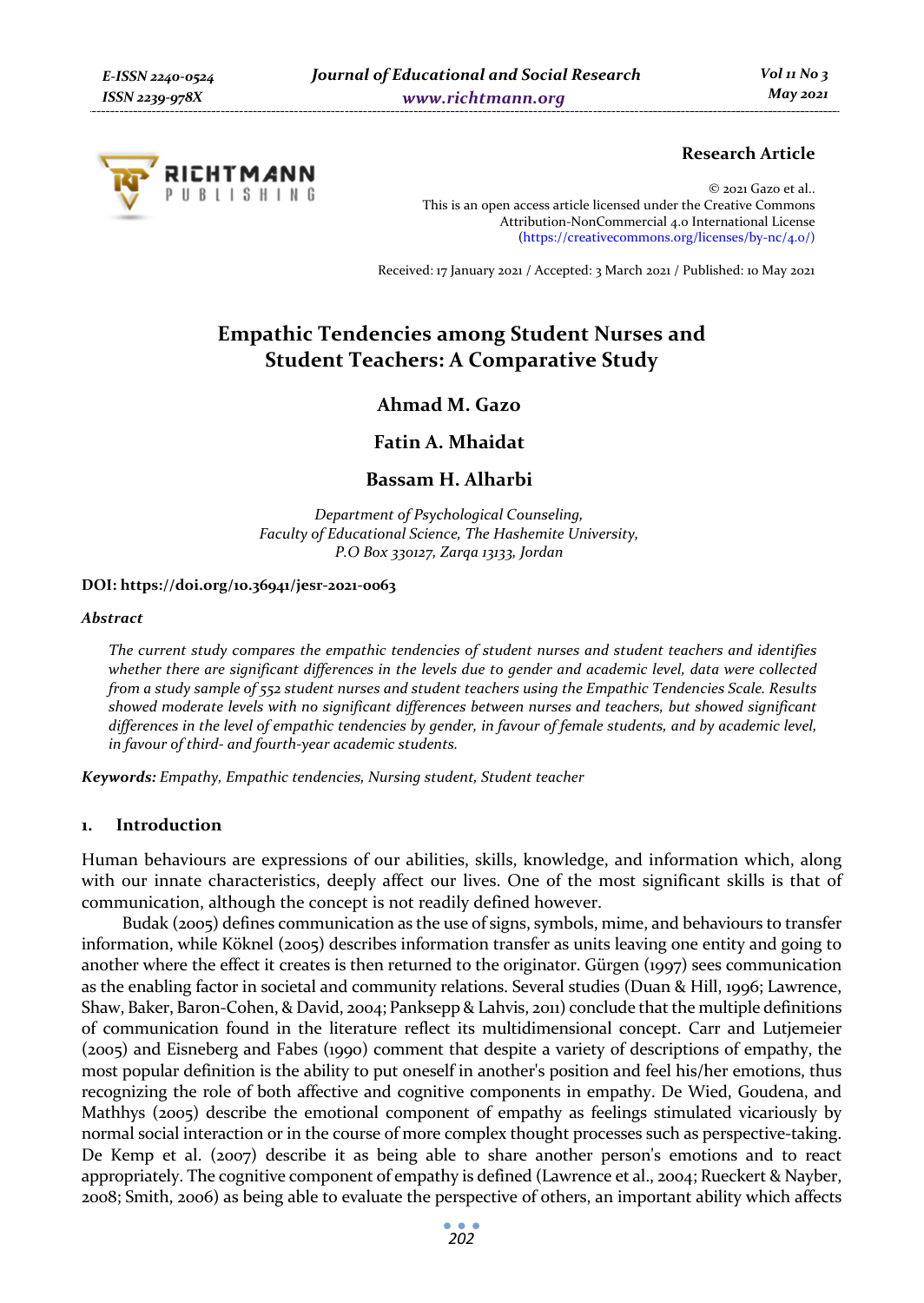an individual's social skills; Saarni (1990) elaborates this concept, stating that empathy is associated in particular with superior social functioning or demonstrating positive social behavioural skills.

Some researchers (Batson, 1991; Eisneberg & Fabes, 1990) compare empathic and non-empathic individuals, pointing out that the latter group is in capable of vicariously experiencing others' emotional states, particularly when the emotions are negative. Expectations of the empathic group include sensitivity and motivation towards distress alleviation in others, good social aptitude, and cooperation. The results of other studies (Davis, 1994; Eisenberg et al.,1999) supported theoretical expectations of an affiliation of empathic relationships between children and adolescents, and positive behaviours such as being socially competent, helpful and comforting. Cormier and Nurius (2003) describe empathy as the ability to understand people from the individual's perspective or frame of reference, whereas Strayer and Roberts (1997) define it as a tendency towards understanding others' points of view and the aptitude to share and respond to the emotional states of others. Hakansson and Montgomery (2003) consider empathy as being able to understand others, their perspective, situation, feelings, thoughts, desires, beliefs, or experiences, while Dokmen (2009) views empathy as an individual's ability to accurately comprehend and respond to the emotions of others by putting himself in the other person's place. Cassels, Chan, Chung, and Birch (2010) studied the cross-cultural impact of empathy on social healthiness and emotional well-being. Carlo, Hausmann, Christiansen, and Randall (2003) note its correlation with practical, matter-of-fact, unselfish behaviour, which Le Sure-Lester (2000) and Baron-Cohen (2011) consider to be inhibitors of socially disruptive and belligerent behaviour. Eisenberg, Miller, Shell, McNalley, and Shae (1991) found an association between improved peer relationships and superior levels of empathy and emotional control, whereas empathy is described by Baron-Cohen and Wheelright (2004) and Baron-Cohen (2011), as not only crucial to practicing effective life skills such as social interaction, but low empathy levels have been linked to conditions including Asperger's syndrome and autism.

Empathy, a multi-faceted concept, has been the focus of study from a number of perceptions (Davis, 1980; Decety & Moriguchi, 2007; Zaki & Ochsner, 2012). For instance, Son by- Borgstrom (2002) examined empathic expression in moral reasoning and social behaviours such as mimicry, from the viewpoint of social psychology; Beadle et al. (2012), Ferrari (2014) and Loewenste in (2005) carried out studies in the field of economics investigating the effects of empathy on decision making.

Keysers and Fadiga (2008) and Zaki and Ochsner (2012) stated that research into empathy in cognitive neuroscience is generally focused on two distinct precepts: preconscious mechanisms motivating/enabling sharing as well as 'mirroring' or imitating the behaviours or internal conditions/situations of others; and a conscious or intentional process through which deductions are made as to the individual's physical and emotional state, as well as their principles and intent. Smith (2006) supports the concept of an approximate division of empathy into two predispositions: cognitive/reflexive and affective/pre-reflective, while Zaki and Ochsner (2012) elucidate this as movement, sensation, and emotion being associated with affective empathy, while neural systems in those areas of the brain associated with decision making and cognitive control are triggered to deal with cognitive empathy demands.

Starcevic and Piontek (1997) stated that the interpersonal zone is the definitive domain for empathic understanding, since mutual feedback processes and understanding are supported and strengthened by interpersonal interaction. Empathy elicits pleasure and well-being in people because they feel that they are being treated as significant, understood, and worthy individuals (Batson et al, 1997; Dökmen, 1994). Being able to empathize prevents communication misunderstandings and conflicts, and confirms stable positive relationships; in addition, the successful use of empathic skills in diffusing unpleasant situations promotes the practitioner to role-model status, and may encourage wider knowledge and practice of empathic communication. The benefits of empathy on attitude, behaviour, and facilitating palliative and supportive responses are well-documented, as are the negative effects of its absence (Dökmen, 1994; Kalliopuska, 1992; Köksal, 2000; Woolfolk, 1993; Yüksel, 2004). Empathy promotes positive social behaviour whereas its lack encourages antisocial behaviour (Stephan & Finlay, 1999).

According to Baldner, Longo, and Scott (2015), empathy is impacted by negative events and emotions and particularly affected by both positive and negative experiences. Barnet and McCoy (1989)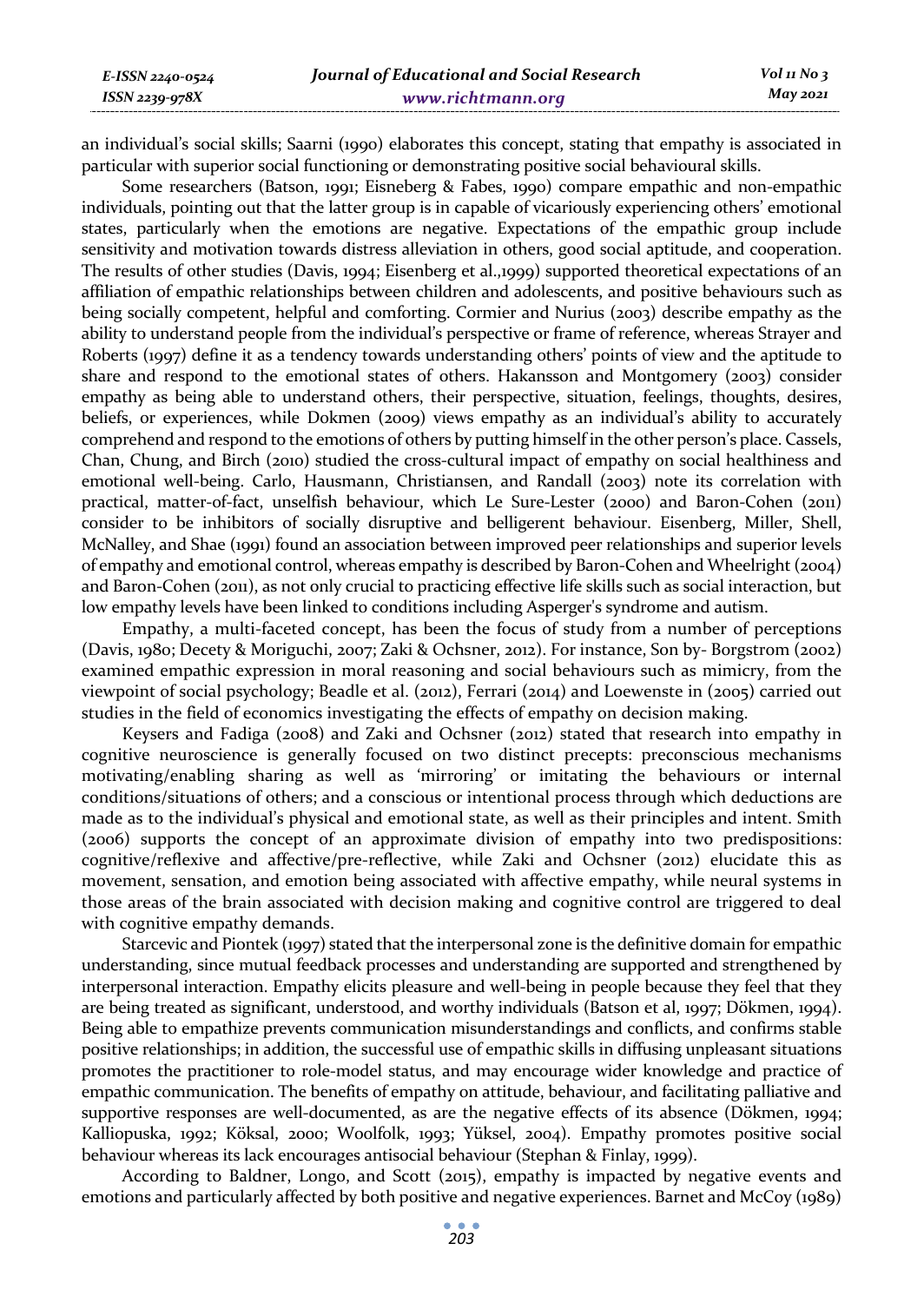concluded that lower emphatic skill levels evident in adulthood were the result of unpleasant/negative childhood experiences. Rogers (1975), however, was of the opinion that it was possible to educate people to develop empathic tendencies. This view is supported by Kolko (2014) and Smith (1989), who advocated developing empathic skills by improving social interaction, making the effort to get to know people better, and improving one's observation skills. For Brewer and Kerslake (2015), empathy opens the door to understanding the emotions of others and communicates this understanding. Studies by Achim, Ouellet, Roy, & Jackson (2011); Fan, Duncan, De Greck, & Northoff (2011), conclude that empathic individuals generally enjoy strong normal communications in all areas of daily life including social environments. These findings are supported by those of Kolko (2014) and Van Langen et al. (2014) in that empathic skills help to diffuse aggressive encounters, decrease violence, and help solve individuals' problems of social interaction.

## **2. The Study Problem**

As evident from the above literature, a number of studies addressing the empathic tendency variable have been conducted in Western countries; however, little research into this topic has been conducted in the overall Arab academic environment, particularly in Jordan. The present study seeks specifically to achieve the following objectives: to compare the level of emphatic tendencies between student nurses and student teachers; and secondly, to compare the level of empathic tendencies by gender and academic level.

# **3. Method**

# *3.1 Study sample*

The study was announced in the Faculties of Nursing and Educational Sciences of the Hashemite University, and students wishing to participate were registered with the authors. The study sample consisted of 552 undergraduates: (208 male and 344 female); of these, 324 were from the Faculty of Nursing and 228 from the Faculty of Educational Sciences. Academic level: $1^{st}$  year=144, 2ndyear = 128,  $3$ rd year = 128, 4th year = 152. The age range was 18 to 22 years.

## *3.2 Study instrument*

Empathic Tendencies Scale (ETS): The ETS was developed by Corte, Buysse, Verhofstadt, Roeyers, Ponnet, and Davis (2007). It consists of 28 items distributed over four dimensions: perspective taking (7 items) Cronbach alpha= 0.73; fantasy (7 items) Cronbach alpha= 0.83; empathic concern (7 items) Cronbach alpha= 0.73; and personal distress (7 items) Cronbach alpha= 0.77. The ETS uses a 0-5 Likert scale:0= does not describe me well to 4= describes me very well.

For the purpose of the present study, the ETS was translated from English into Arabic. The backtranslation was checked by two members of the Faculty of English to ensure its accuracy and integrity. The ETS Arabic version was applied to a prospective sample of 50 nursing students and 50 student teachers. Table 1 presents the correlation values between the empathic tendencies subscale, and Cronbach's alpha.

|  | Table 1: Pearson correlation between empathic tendencies subscale and Cronbach's alpha |  |
|--|----------------------------------------------------------------------------------------|--|
|  |                                                                                        |  |

| Variable            | Perspective<br>taking | Fantasy | Empathic<br>concern | Personal<br>distress | Empathic<br>tendencies | Cronbach<br>alpha |
|---------------------|-----------------------|---------|---------------------|----------------------|------------------------|-------------------|
| Perspective taking  |                       |         |                     |                      |                        | 0.70              |
| Fantasy             | $0.36*$               |         |                     |                      |                        | 0.71              |
| Empathic concern    | 0.06                  | 0.01    |                     |                      |                        | 0.67              |
| Personal distress   | $0.39*$               | $0.52*$ | $0.16*$             |                      |                        | 0.67              |
| Empathic tendencies | $0.70*$               | $0.74*$ | $0.44*$             | $0.77*$              |                        | 0.69              |

(*P*=0.01)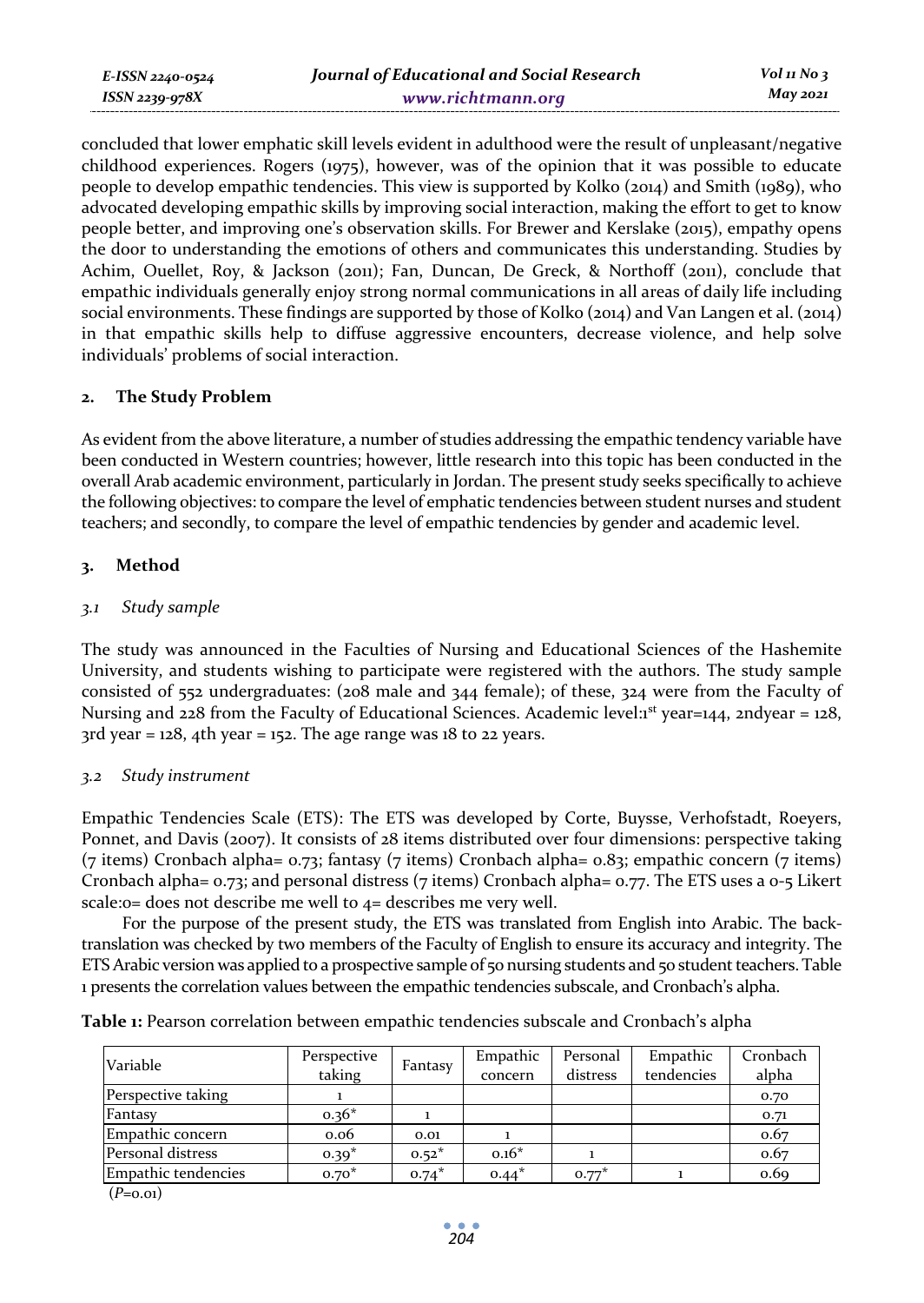| E-ISSN 2240-0524 | Journal of Educational and Social Research | Vol 11 No $\frac{1}{3}$ |
|------------------|--------------------------------------------|-------------------------|
| ISSN 2239-978X   | www.richtmann.org                          | May 2021                |

The Pearson correlation value between empathic tendencies and its subscales ranged from  $(r= 0.44)$  to  $(r= 0.77)$ , and the value of Pearson correlation between subscales from  $(r= 0.16)$  to  $(r=0.52)$ . Cronbach alpha value: empathic tendencies scale 0.69, empathic tendencies subscales: 0.67 to 0.71.

### *3.3 Data collection and analysis*

The study sample was selected, and the author explained the purpose of the study, giving assurances of the data being used solely for research. Questionnaires were completed in group classroom situations. Descriptive statistics means (M), standard deviation (SD) and data were analysed using MANOVA to determine levels of empathic tendencies; the authors adopted the following criteria: less than  $2=$  low,  $2-3=$  moderate,  $3-4=$  high.

## **4. Results**

The first objective was to compare the level of empathic tendencies between nursing students and student teachers. The results are presented in Table 2, and visually in Figure 1.

**Table 2:** Means(M) and standard deviation (SD), and derived level of empathic tendencies by faculty

| Variable            |      | Nursing | Student teachers |      |  |
|---------------------|------|---------|------------------|------|--|
|                     | M    | SD      | M                | SD   |  |
| Perspective taking  | 2.40 | 0.65    | 2.26             | 0.54 |  |
| Fantasy             | 2.40 | 0.68    | 2.32             | 0.56 |  |
| Empathic concern    | 2.36 | 0.55    | 2.52             | 0.51 |  |
| Personal distress   | 2.58 | 0.46    | 2.53             | 0.61 |  |
| Empathic tendencies | 2.43 | 0.37    | 2.41             | 0.41 |  |

The mean score of emphatic tendencies among nurses was  $(M= 2.43)$ , and among teachers  $(M= 2.41)$ , both moderate.



**Figure 1:** Level of empathic tendencies by faculty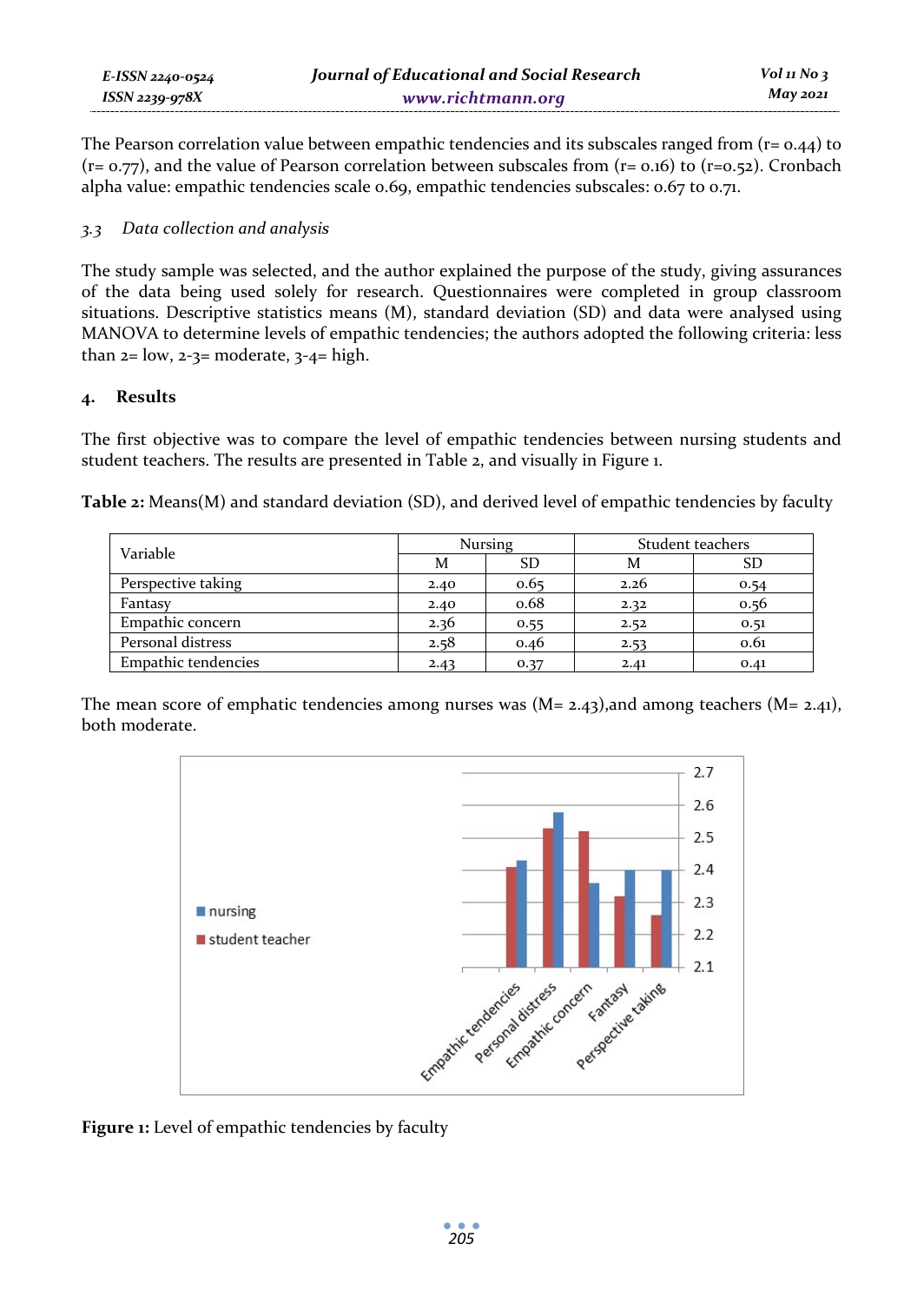MANOVA was used to compare the level of empathic tendencies between nursing students and student teachers, as presented in Table 3.

| Variables                                   | Empathic tendencies | Sum of squares                                                                                                                                                                                                                                                  | df    | Mean square | F      | Sig  |
|---------------------------------------------|---------------------|-----------------------------------------------------------------------------------------------------------------------------------------------------------------------------------------------------------------------------------------------------------------|-------|-------------|--------|------|
|                                             | Perspective taking  | 2.557<br>1<br>0.729<br>1<br>3.588<br>$\mathbf{1}$<br>0.348<br>1<br>0.082<br>1<br>206.160<br>550<br>222.216<br>550<br>159.504<br>550<br>155.311<br>550<br>83.315<br>550<br>208.716<br>551<br>222.945<br>551<br>163.093<br>551<br>155.659<br>551<br>83.398<br>551 | 2.557 | 6.820       | 0.00   |      |
| Student faculty<br>Error<br>Corrected total | Fantasy             |                                                                                                                                                                                                                                                                 |       | 0.729       | 1.804  | 0.18 |
|                                             | Empathic concern    |                                                                                                                                                                                                                                                                 |       | 3.588       | 12.372 | 0.00 |
|                                             | Personal distress   |                                                                                                                                                                                                                                                                 |       | 0.348       | 1.231  | 0.26 |
|                                             | Empathic tendencies |                                                                                                                                                                                                                                                                 |       | 0.082       | 0.544  | 0.46 |
|                                             | Perspective taking  |                                                                                                                                                                                                                                                                 |       | 0.375       |        |      |
|                                             | Fantasy             |                                                                                                                                                                                                                                                                 |       | 0.404       |        |      |
|                                             | Empathic concern    |                                                                                                                                                                                                                                                                 |       | 0.290       |        |      |
|                                             | Personal distress   |                                                                                                                                                                                                                                                                 |       | 0.282       |        |      |
|                                             | Empathic tendencies |                                                                                                                                                                                                                                                                 |       | 0.151       |        |      |
|                                             | Perspective taking  |                                                                                                                                                                                                                                                                 |       |             |        |      |
|                                             | Fantasy             |                                                                                                                                                                                                                                                                 |       |             |        |      |
|                                             | Empathic concern    |                                                                                                                                                                                                                                                                 |       |             |        |      |
|                                             | Personal distress   |                                                                                                                                                                                                                                                                 |       |             |        |      |
|                                             | Empathic tendencies |                                                                                                                                                                                                                                                                 |       |             |        |      |

Table 3: MANOVA results empathic tendencies by faculty

The table shows no significant differences in the levels of empathic tendencies and the fantasy and personal distress dimensions between nursing students and student teachers, although there are significant differences in the levels of perspective taking and empathic concern dimensions (Wilks's Lambda=0.963, F=5.320, Sig=0.00). The mean score of perspective-taking among nurses (M= 2.40) was higher than that of teachers (M= 2.26). Conversely, the mean score of empathic concern among teachers (M= 2.52) was higher than that of nurses (M= 2.36).

The second objective: Empathic tendencies by gender and by academic level: descriptive statics, means and standard deviation.

**Table 4:** Means(M) and (SD)levels of empathic tendencies by gender and academic level

| Variable       | level  |      | Perspective<br>taking | Fantasy |           | Empathic<br>concern |           | Personal<br>distress |           | Empathic<br>tendencies |           |
|----------------|--------|------|-----------------------|---------|-----------|---------------------|-----------|----------------------|-----------|------------------------|-----------|
|                |        | M    | <b>SD</b>             | M       | <b>SD</b> | M                   | <b>SD</b> | M                    | <b>SD</b> | M                      | <b>SD</b> |
| Gender         | Male   | 2.28 | 0.56                  | 2.40    | 0.58      | 2.42                | 0.49      | 2.49                 | 0.51      | 2.40                   | 0.36      |
|                | Female | 2.45 | 0.68                  | 2.31    | 0.71      | 2.45                | 0.61      | 2.68                 | 0.53      | 2.47                   | 0.42      |
| Academic level | ı year | 2.25 | 0.34                  | 2.23    | 0.75      | 2.29                | 0.60      | 2.44                 | 0.64      | 2.30                   | 0.35      |
|                | 2 year | 2.28 | 0.67                  | 2.37    | 0.55      | 2.38                | 0.46      | 2.58                 | 0.49      | 2.40                   | 0.43      |
|                | २ year | 2.41 | 0.61                  | 2.40    | 0.38      | 2.49                | 0.59      | 2.57                 | 0.50      | 2.47                   | 0.30      |
|                | 4 year | 2.45 | 0.75                  | 2.50    | 0.74      | 2.55                | 0.49      | 2.67                 | 0.43      | 2.54                   | 0.42      |

Table 4and Figure 2 shows that the mean score of empathic tendencies among male students (M= 2.40), and among female students ( $M = 2.47$ ). Table 4 and Figure 3 show that the mean scores of empathic tendencies by academic level werenst year 2.30,  $2<sup>nd</sup>$  year 2.40,  $3<sup>rd</sup>$  year 2.47 and  $4<sup>th</sup>$  year 2.54).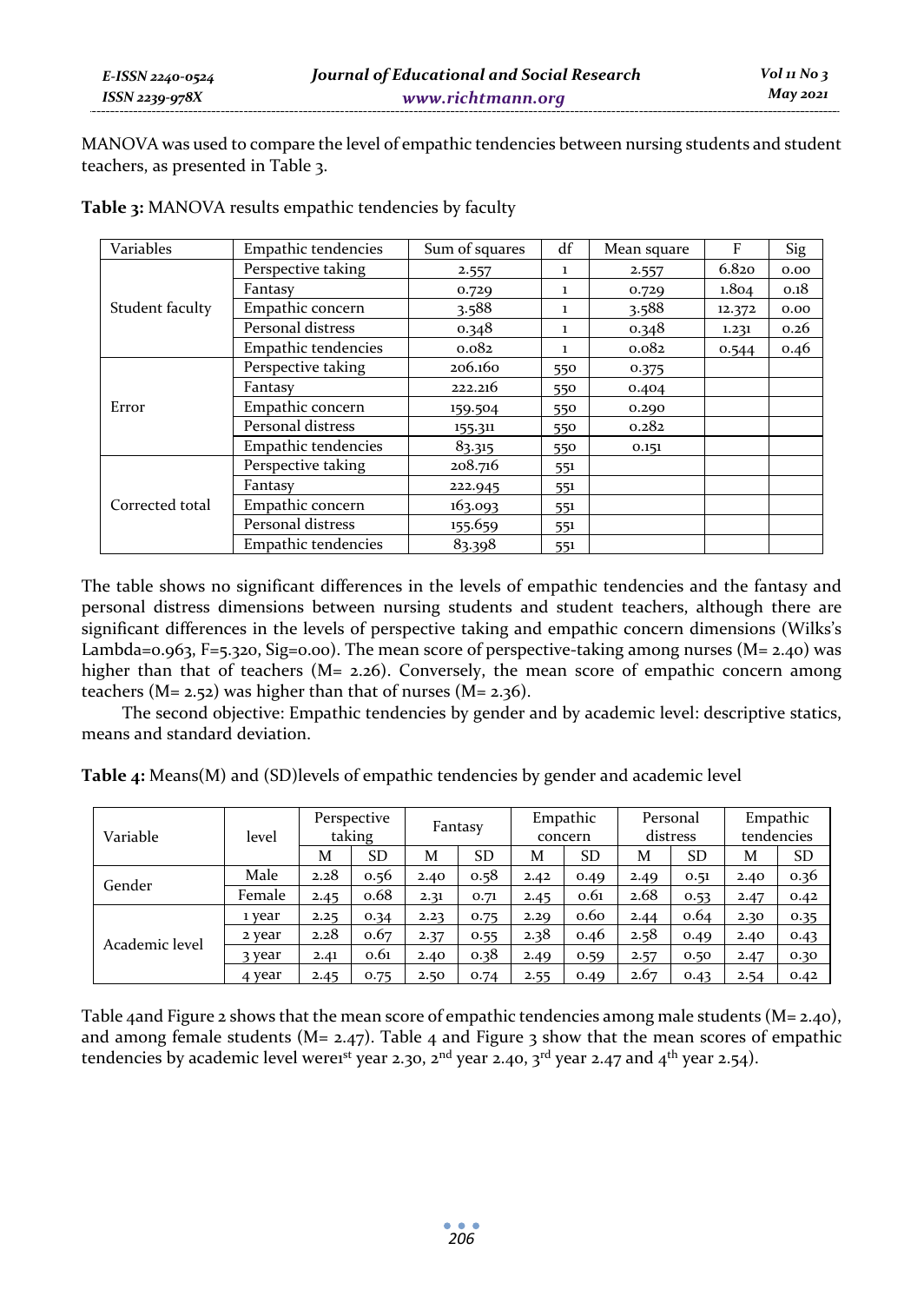

# Figure 2: Level of empathic tendencies by gender



**Figure 3:** Level of empathic tendencies by academic level

MANOVA was used to compare the level of emphatic tendencies by gender and academic level, as shown below.

| Variables      | Empathic tendencies | Sum of squares | df | Mean square | F      | <b>Sig</b>       |
|----------------|---------------------|----------------|----|-------------|--------|------------------|
|                | Perspective taking  | 5.555          |    | 5.555       | 15.244 | 0.00             |
| Gender         | Fantasy             | 0.687          |    | 0.687       | 1.731  | 0.18             |
|                | Empathic concern    | 0.018          |    | 0.018       | 0.063  | 0.8 <sub>0</sub> |
|                | Personal distress   | 6.045          | 1  | 6.045       | 22.682 | 0.00             |
|                | Empathic tendencies | 1.062          |    | 1.062       | 7.200  | 0.00             |
| Academic level | Perspective taking  | 5.611          |    | 0.364       | 5.133  | 0.00             |
|                | Fantasy             | 4.839          | 3  | 0.397       | 4.067  | 0.00             |
|                | Empathic concern    | 5.102          |    | 0.289       | 5.894  | 0.00             |
|                | Personal distress   | 5.467          |    | 0.266       | 6.838  | 0.00             |
|                | Empathic tendencies | 2.041          | 3  | 0.147       | 4.615  | 0.00             |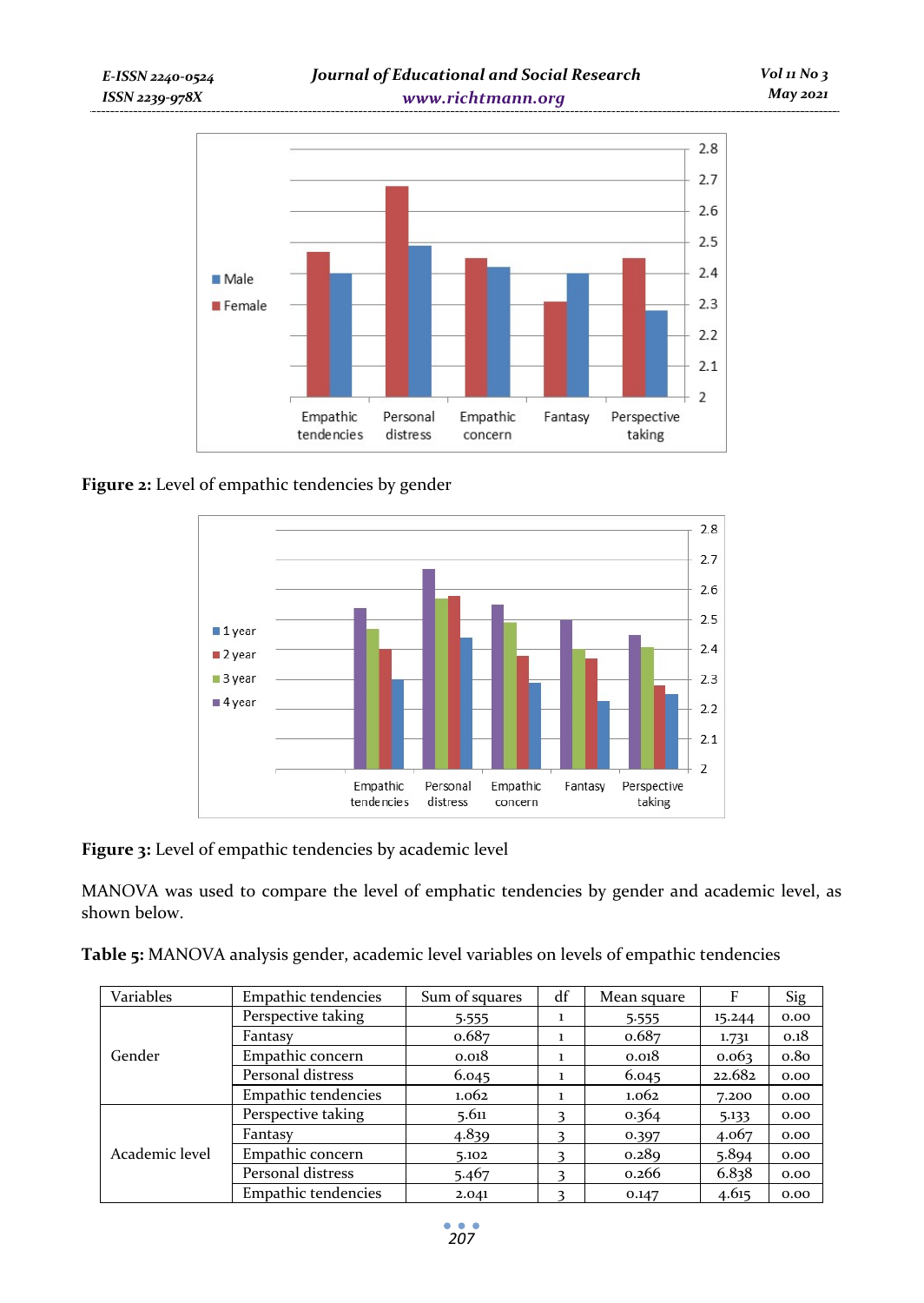| Variables       | Empathic tendencies | Sum of squares | df  | Mean square | F | Sig |
|-----------------|---------------------|----------------|-----|-------------|---|-----|
|                 | Perspective taking  | 199.319        | 547 |             |   |     |
|                 | Fantasy             | 216.966        | 547 |             |   |     |
| Error           | Empathic concern    | 157.849        | 547 |             |   |     |
|                 | Personal distress   | 145.773        | 547 |             |   |     |
|                 | Empathic tendencies | 80.652         | 547 |             |   |     |
| Corrected total | Perspective taking  | 208.716        | 551 |             |   |     |
|                 | Fantasy             | 222.945        | 551 |             |   |     |
|                 | Empathic concern    | 163.093        | 551 |             |   |     |
|                 | Personal distress   | 155.659        | 551 |             |   |     |
|                 | Empathic tendencies | 83.398         | 551 |             |   |     |

Table 5 shows significant differences in the levels of empathic tendencies and perspective taking, and personal distress dimensions between male and female students (Wilks's Lambda = 0.902, F=14.735, Sig=0.00). The mean score of empathic tendencies among female students ( $M = 2.47$ ) was higher than for male students ( $M = 2.40$ ); the mean score of perspective taking among female students ( $M = 2.45$ ) was higher than for male students  $(M= 2.28)$ ; the mean score of personal distress among female students (M=  $2.68$ ) was higher than for male students(M=  $2.49$ , while table 3 shows significant differences in the level of fantasy and empathic concern dimensions between male students and female student teachers. Table 5 also shows significant differences in the level of empathic tendencies, as well as in the last five items of the 'corrected total' column, according to academic level (Wilks's Lambda=0.876, F=6.142, Sig=0.00). The Scheffe post hoc test was used to specify these differences, as presented in Table 6.

**Table 6:** Scheffe post hoc multiple comparisons

| Variable                                                                                      | Academic level                                                                                                                                                                                                                                                                                                                                                                                                                                                                                                                                                                                                                                         | Mean | 1 year | 2 year | 3 year   | 4 year   |
|-----------------------------------------------------------------------------------------------|--------------------------------------------------------------------------------------------------------------------------------------------------------------------------------------------------------------------------------------------------------------------------------------------------------------------------------------------------------------------------------------------------------------------------------------------------------------------------------------------------------------------------------------------------------------------------------------------------------------------------------------------------------|------|--------|--------|----------|----------|
|                                                                                               | ist year                                                                                                                                                                                                                                                                                                                                                                                                                                                                                                                                                                                                                                               | 2.25 |        |        | $-0.16*$ | $-0.20*$ |
|                                                                                               | 2 <sup>nd</sup> year<br>$-0.17*$<br>2.28<br>$0.16*$<br>3rd year<br>2.41<br>4th year<br>$0.20*$<br>$0.17*$<br>2.45<br>$-0.27$ *<br>$-0.17*$<br>ist year<br>2.23<br>2nd year<br>2.37<br>$0.17*$<br>3rd year<br>2.40<br>4th year<br>$0.27^*$<br>2.50<br>$-0.26*$<br>$0 - 0.20^*$<br>ist year<br>2.29<br>$-0.17*$<br>2nd year<br>2.38<br>$0.20*$<br>3rd year<br>2.49<br>$0.26*$<br>$0.17*$<br>4th year<br>2.55<br>$-0.23^*$<br>ist year<br>2.44<br>2nd year<br>2.58<br><b>3rdyear</b><br>2.57<br>4thyear<br>$0.23*$<br>2.67<br>$-0.24*$<br>$-0.17*$<br>ist year<br>2.30<br>2nd year<br>2.40<br>3rd year<br>$0.17^*$<br>2.47<br>4th year<br>$0.24*$<br>2.54 |      |        |        |          |          |
|                                                                                               |                                                                                                                                                                                                                                                                                                                                                                                                                                                                                                                                                                                                                                                        |      |        |        |          |          |
|                                                                                               |                                                                                                                                                                                                                                                                                                                                                                                                                                                                                                                                                                                                                                                        |      |        |        |          |          |
|                                                                                               |                                                                                                                                                                                                                                                                                                                                                                                                                                                                                                                                                                                                                                                        |      |        |        |          |          |
|                                                                                               |                                                                                                                                                                                                                                                                                                                                                                                                                                                                                                                                                                                                                                                        |      |        |        |          |          |
|                                                                                               |                                                                                                                                                                                                                                                                                                                                                                                                                                                                                                                                                                                                                                                        |      |        |        |          |          |
|                                                                                               |                                                                                                                                                                                                                                                                                                                                                                                                                                                                                                                                                                                                                                                        |      |        |        |          |          |
|                                                                                               |                                                                                                                                                                                                                                                                                                                                                                                                                                                                                                                                                                                                                                                        |      |        |        |          |          |
| Perspective taking<br>Fantasy<br>Empathic concern<br>Personal distress<br>Empathic tendencies |                                                                                                                                                                                                                                                                                                                                                                                                                                                                                                                                                                                                                                                        |      |        |        |          |          |
|                                                                                               |                                                                                                                                                                                                                                                                                                                                                                                                                                                                                                                                                                                                                                                        |      |        |        |          |          |
|                                                                                               |                                                                                                                                                                                                                                                                                                                                                                                                                                                                                                                                                                                                                                                        |      |        |        |          |          |
|                                                                                               |                                                                                                                                                                                                                                                                                                                                                                                                                                                                                                                                                                                                                                                        |      |        |        |          |          |
|                                                                                               |                                                                                                                                                                                                                                                                                                                                                                                                                                                                                                                                                                                                                                                        |      |        |        |          |          |
|                                                                                               |                                                                                                                                                                                                                                                                                                                                                                                                                                                                                                                                                                                                                                                        |      |        |        |          |          |
|                                                                                               |                                                                                                                                                                                                                                                                                                                                                                                                                                                                                                                                                                                                                                                        |      |        |        |          |          |
|                                                                                               |                                                                                                                                                                                                                                                                                                                                                                                                                                                                                                                                                                                                                                                        |      |        |        |          |          |
|                                                                                               |                                                                                                                                                                                                                                                                                                                                                                                                                                                                                                                                                                                                                                                        |      |        |        |          |          |
|                                                                                               |                                                                                                                                                                                                                                                                                                                                                                                                                                                                                                                                                                                                                                                        |      |        |        |          |          |
|                                                                                               |                                                                                                                                                                                                                                                                                                                                                                                                                                                                                                                                                                                                                                                        |      |        |        |          |          |

Table 6 shows significant differences in the level of empathic tendencies and the level of perspective taking, fantasy, emphatic concern, and personal distress dimensions by academic level, with 3rd and 4<sup>th</sup> year scores higher than those of 1st year students; mean scores for emphatic tendencies, perspective taking, and empathic concern among students in their third and fourth years was higher than those of students in the first year; mean scores for perspective taking among students in the fourth year were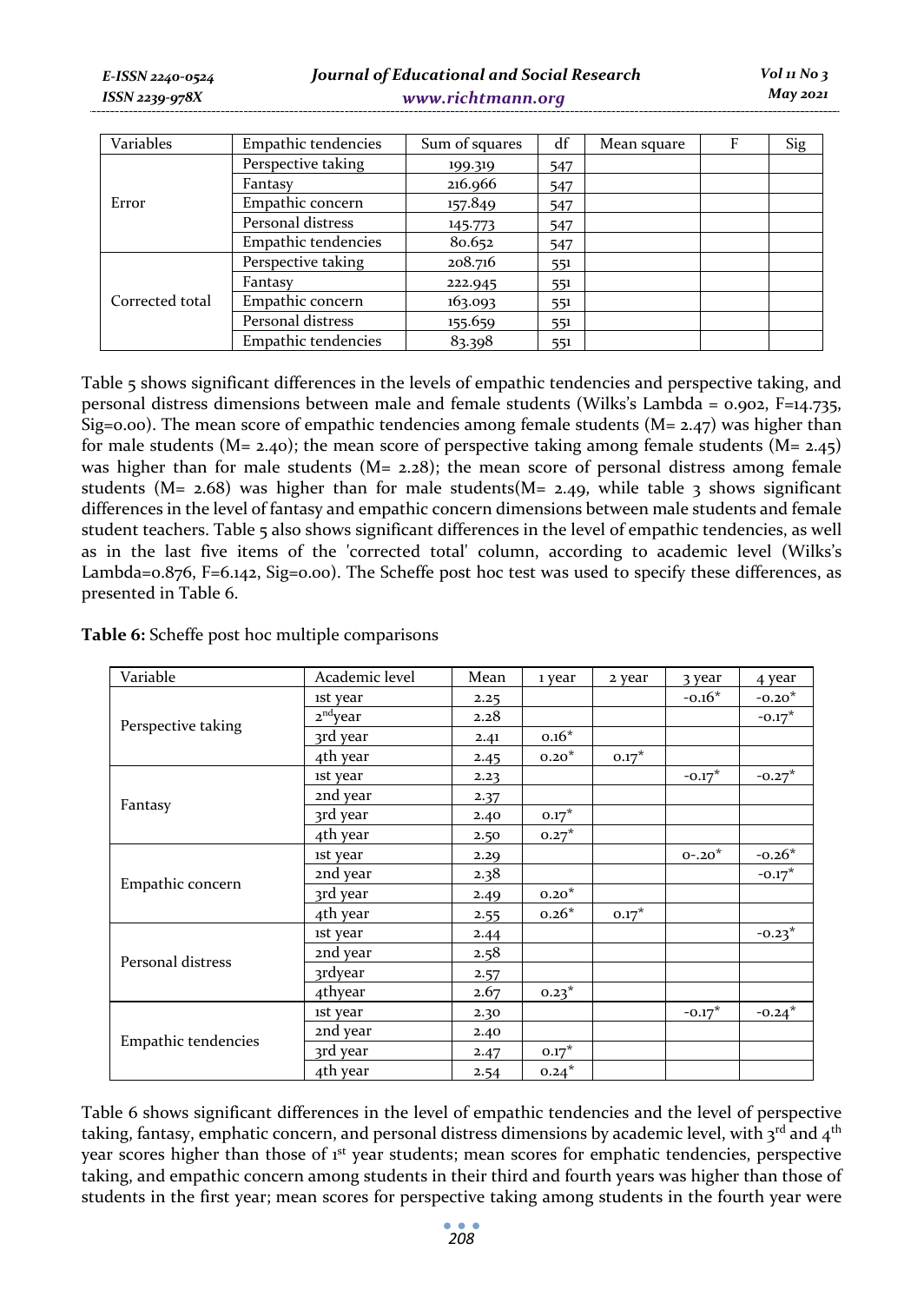above those of students in the second year; mean score for personal distress among students in the fourth year; above those in their first year.

#### **5. Discussion**

Good communication skills are essential to understanding the people with whom we come into contact and in contributing to social discourse. Those with low-level communication skills are more likely to misunderstand others, be unable to voice their feelings and opinions, and resort to aggressive behaviour. By adopting an empathic behaviour pattern communication skill can be improved, leading to better mutual understanding and the formation of positive relationships. Yuksel (2004) emphasizes the importance of this in all situations and stages of life, since success in the individual's personal, social, and working life is dependent on his/her communication skills.

This study compares levels of empathic tendencies between student nurses and student teachers; no significant differences were found overall. We explain this result by the good training in empathy skills received by both groups through their relevant university courses. Likewise, both deal with individuals on a personal level by virtue of their work, which leads to similarities in their levels of empathic tendencies.

There were, however, significant differences in the respective levels of perspective taking  $(M=$ 2.40) for nurses, higher than the (M= 2.26) for teachers. This may be because nurses have to consider all aspects of a situation before taking any decision, and are thus more likely than teachers to put themselves in the place of others. Conversely, the teachers scored higher for empathic  $(M= 2.52)$  did nurses (M= 2.36). This may be explained by the fact that teachers have feelings of concern toward other people with problems, and are more upset than nurses when other people experience misfortune.

The results of the current study show significant differences in the level of empathic tendencies according to gender variable, with mean score among female students  $(M= 2.47)$  higher than for males (M= 2.40). An assessment founded on perceived societal gender roles may well reveal strong environmental motivation for girls to be more attentive, responsive and compassionate in their relations with others. As students, friend ships are intensely correlated with understanding the nuances of one-another's lives and in helping to solve or alleviate one-another's difficulties and distressing situations. Therefore, during this stage of their lives, female students are gaining life-experience and naturally practicing empathy. It is therefore not surprising to find female students' empathic abilities and aptitudes better established and developed than those of males in a similar age-bracket, whose friendships relationships are more likely to be built on participation in sports or other commonly enjoyed group events, and socializing. Thus, male student group activities such as sports tend to engender more regulated, task-related associations than those enjoyed by their female counter parts, thus leading to the deduction of far lower male compared to female student participation in activities that include empathic experiences.

In view of the significantly higher scores of females on the empathic scale, empathy is regarded as a critical cognitive gender difference. Rueckert (2011) notes that empathy assessment studies using self-report scales provide highly convincing evidence of gender difference. Baron-Cohen and Wheelright (2004) found female scores to be significantly higher on the emotional quotient than those of males, and Davis (1980) showed comparable results for the interpersonal reactivity index. Baron-Cohen(2005)concluded that the development of empathy is strongly related to the significant role of culture and socialization, which may account for discrepancies in the findings of studies examining differences in empathy related to gender differences, while Eisenberg and Lennon (1983) note that reported gender differences in self-report studies could be due to bias, given that the prevailing social mores make men reluctant to admit empathic tendencies, while Michalska, Kinzler and Decety (2013) believe that an individual's identification with gender stereotyping may influence his/her responses in studies involving empathy assessment. Ruecker's (2011) societal stereotyping of women sees them as more caring, having better people skills and orientation, and being generally more empathic than males.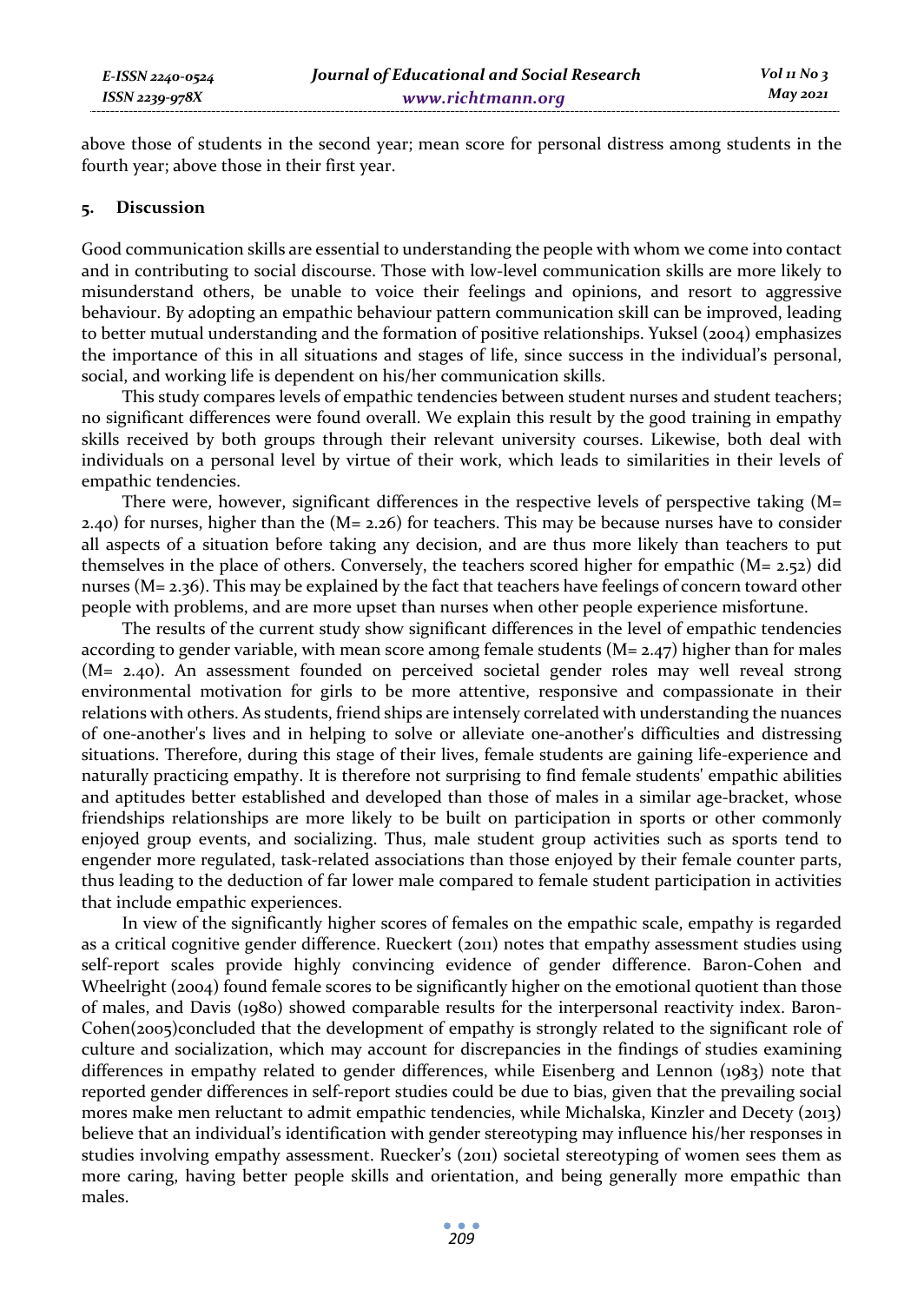| E-ISSN 2240-0524 |  |
|------------------|--|
| ISSN 2239-978X   |  |

Consequently, when responding to a questionnaire or scale thought to be associated with empathy assessment, and being aware of gender stereotyping, women tend to answer with greater empathy whereas men respond less empathically.

The collected results of gender-based investigations into emphatic tendency levels demonstrate definitive, statistically significant higher empathic tendency levels in females than in males. This is supported by the meta-analysis of Mitsopouloua and Giovazolis (2015), which collected sufficient data on two categories in the emotional and cognitive dimensions of investigating empathy levels in subdimensions, rather than collating the total empathic tendency levels; their results illustrated female empathic tendency levels in the cognitive and emotional dimensions to be significantly higher than that of males, showing a significant positive variance between genders and empathy in favour of females. Dokmen (2005) reasoned that the concept of 'female sensitivity' explained the higher levels of female empathy, supporting this view by the argument that in both animal and human domains, higher status or stronger individuals are constantly monitored by those of a lower or weaker status, in anticipation of aggression; based on this observation and the historical fact that because males have always enjoyed higher status, females have always monitored male behaviour as an 'early warning system' to detect possible aggression, consequently increasing female levels of empathy. A study by Ekinci and Aybek (2010) examining levels of empathy or empathic tendency found comparable results of high levels in female pre-service teachers, while a study byIkiz (2009) assessing empathic ability in primary school psycho counselors, found female counselors had higher scores than their male counterparts. Akbulut and Saglam (2010) found higher scores for empathic ability in female primary teachers than in male teachers. These results were supported by research by Duru (2002), into the influence of empathic tendency non-constants on the scores of pre-service teachers, where significantly higher scores were found for the female teachers. In the study by Kapikiran (2009), pre-service teachers self-monitored empathic tendency results; although the results showed that the females' scores were higher those of the males, the males were more egocentric.

Colakoglu and Solak (2014), investigating empathic tendency levels in secondary-school students, found that the levels were higher in female students.Yazgan and Özgen (2017) found that females had stronger levels of empathic tendency than was fond in the males. On the other hand, Dіncer, Karaks, Kucuk and Bayram (2014) found that according to gender variable, male student empathic tendency levels were significantly higher than those of the female students.

Dincer et al. (2014) also found significant differences in the level of empathic tendencies by academic level, in favour of first-year students, and significant differences by student faculty. In contrast, the current study shows that third- and fourth-year students had higher levels of empathic tendencies than students in their first and second years. Our results may be explained by maturity, because the third-and fourth-year students are older, more attentive, have a more positive regard for others and greater sensitivity towards understanding the lives of others. Atan (2017), however, found no differences in the empathy tendency scores between students younger than 20 and those older than 21. Similar results were found by Korkmaz, Sahin, Kahraman, and Ozturk (2003), where no differences were detected between empathic skills scores of students in the17 to 19, 20 to 22, and over 23 age brackets. In studies by Yilmaz and Akyel (2008) and Kilic (2005) into empathic skill levels of pre-school teachers, the results indicated that they declined with age.

## **6. Conclusion**

This study aimed to compare the level of empathic tendencies of student nurses and student teachers. The results showed moderate levels with no significant differences between nurses and teachers, but showed significant differences in the level of empathic tendencies by gender, in favour of female students. The results also showed that significant differences in the level of empathic tendencies by academic level, in favour of third-year and fourth-year academic students.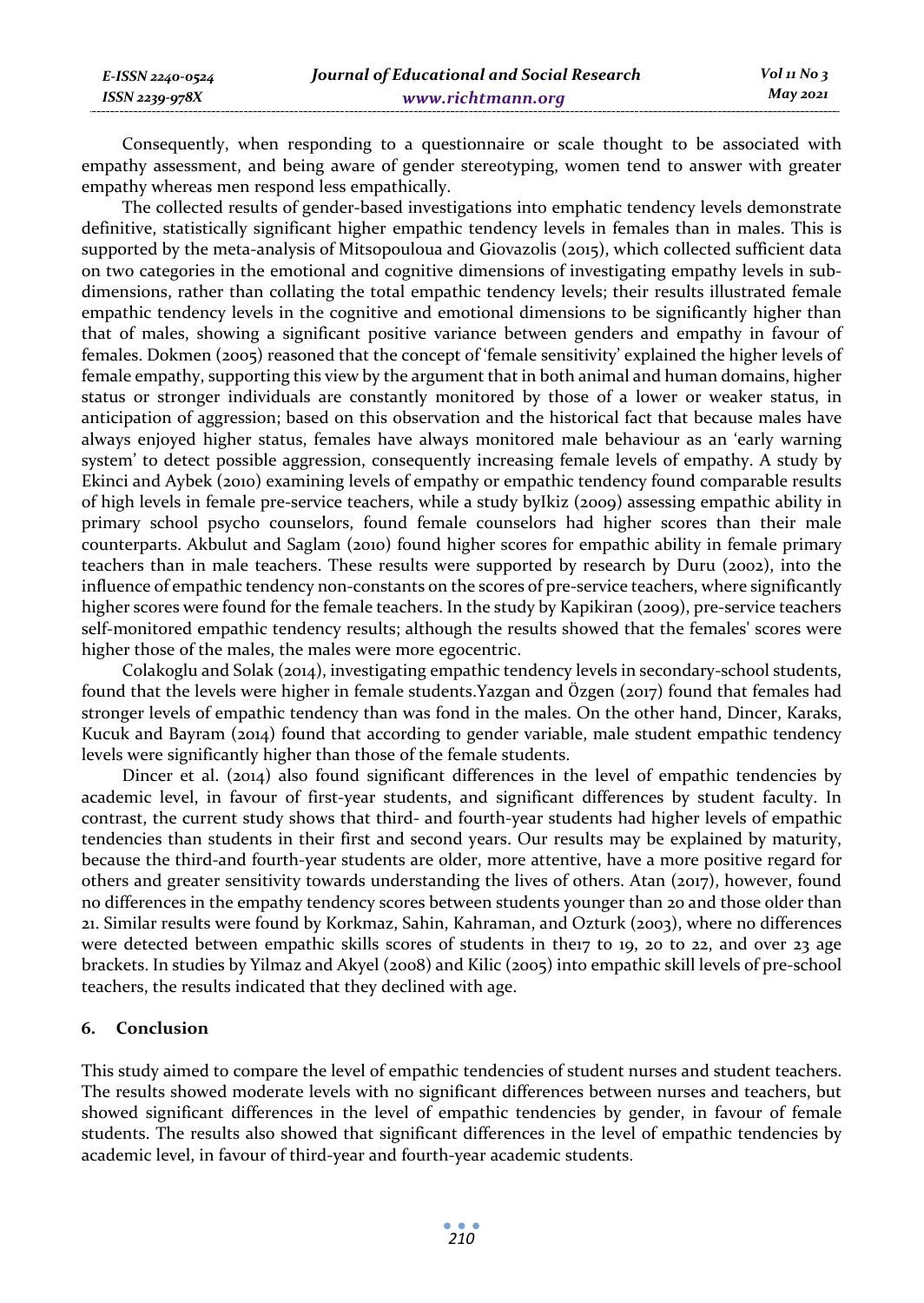#### **7. Limitation and Recommendation**

The current study was limited to a sample of student teachers and student nurses at the Hashemite University during the academic year 2019-2020. In light of the results, researchers are recommended to conduct a comparative study on a sample of working teachers and nurses, as well as future studies to explore the factors affecting empathic tendency.

#### **References**

- Achim, A. M., Ouellet, R., Roy, M. A., & Jackson, P. L. (2011). Assessment of empathy in first-episode psychosis and meta-analytic comparison with previous studies in schizophrenia. *Psychiatry research*, *190*(1), 3-8.
- Akbulut, E., & Saglam, H. (2010). Examining the emphatic tendency levels of classroom teachers. *International Journal of Human Sciences*, 7(2), 1068-1083.
- Atan, T. (2017). Empathy levels of university students who do and not do sports. *Universal Journal of Educational Research*, 5(3), 500-503.
- Baldner, C., Longo, G. S., & Scott, M. D. (2015). The relative roles of drive and empathy in self-and other-focused financial decision making. *Personality and Individual Differences*, *82*, 7-13.
- Barnett, M. A., & McCoy, S. J. (1989). The relation of distressful childhood experiences and empathy in college undergraduates. *The Journal of Genetic Psychology*, 150(4), 417-426.
- Baron-Cohen, S. (2011). *Zero degrees of empathy: A new theory of human cruelty and kindness*. London: Penguin.
- Baron-Cohen, S., & Wheelright, S. (2004). The empathy quotient: An investigation of adults with Asperser syndrome or high-functioning autism and normal sex differences. *Journal of Autism and Developmental Disorders*, *34*, 163-175.
- Batson, C. D., Sager, K, Garst, E., Kang, M., Rubchinsky, K., & Dawson, K. (1997). Is empathy-induced helping due to self-other merging? *Journal of Personality and Social Psychology*, 73, 495-509.
- Batson, C. D. & Shaw, L. L. (1991). Evidence for altruism: Toward a pluralism of prosaically motives*. Psychological Inquiry*, 2, 107-122.
- Beadle, J. N., Paradiso, S., Kovach, C., Polgreen, L., Denburg, N. L., and Tranel, D. (2012). Effects of age-related differences in empathy on social economic decision-making. *Int. Psychogeriatr.* 24, 822–833.
- Brewer, G., & Kerslake, J. (2015). Cyber bullying, self-esteem, empathy and loneliness. *Computers in Human Behavior*, *48*, 255-260.
- Budak, S. (2005). *Dictionary of psychology* (3rd ed.). Ankara, Science and Art.
- Carlo, G., Hausmann, A., Christiansen, S., & Randall, B. A. (2003). Socio-cognitive and behavioral correlates of a measure of pro-social tendencies for adolescents. *Journal of Early Adolescence*, *23*(1), 107-134.
- Carr, M. B. & Lutjemeier, J.A. (2005). The relation of facial affect recognition and empathy to delinquency in youth offenders. *Adolescence, 40* (159), 601-619.
- Cassels, T. G., Chan, S., Chung, W., & Birch, S. A. (2010). The role of culture in affective empathy: cultural and bicultural differences. *Journal of Cognition and Culture*, 10, 309-326.
- Colakoglu, F., & Solak, N. (2014). Examination of aggression levels and empathic tendency levels of secondary school students who involve or not involve in sports. *Procedia- Social and Behavioral Science*, 152, 415-420.
- Cormier, S., & Nurius, S. P. (2003). *Interviewing and change strategies for helpers: Fundamental skills and cognitive behavioral interventions* (5th ed.). Pacific Grove, CA: Brooks/Cole.
- Corte, K., Buysse, A., Verhofstadt, L., Roeyers, H., Ponnet, K., & Davis, M. (2007). Measuring emphatic tendencies: Reliability and validity of the Dutch version of the interpersonal reactivity index. *Psychological Belgian*, 47(4), 235-260.
- Davis, M. H. (1980). A multidimensional approach to individual differences in empathy.*Catalog of Selected Documents in Psychology*, *10*(85). Retrieved from http://www.eckerd.edu/academics/psychology/files/Davis\_1980.pdf
- Decety, J., & Moriguchi, Y. (2007). The empathic brain and its dysfunction in psychiatric populations: Implications for intervention across different clinical conditions. *Bio Psycho Social Medicine*, 1, 1-22.
- De Kemp, R. A. T., Overbeek, G., de Wied, M., Engels, R.C.M.E., Scholte, R.H.J. (2007). Early adolescent empathy, parental support, and antisocial behavior. *The Journal of Genetic Psychology, 168* (1), 5-18.
- De Wied, M., Goudena, P.P., Matthys, W. (2005). Empathy in boys with disruptive behvaior disorders. *Journal o Child Psychology and Psychiatry, 46*, 867-880.
- Dіncer, Ӧ., Karaks, F., Kucuk, H., & Bayram, L. (2014). An evaluation of the communication skills and empathic tendencies of students attending police vocational school of higher education. *International Journal of Science Culture and Sport*, 1, 11-21.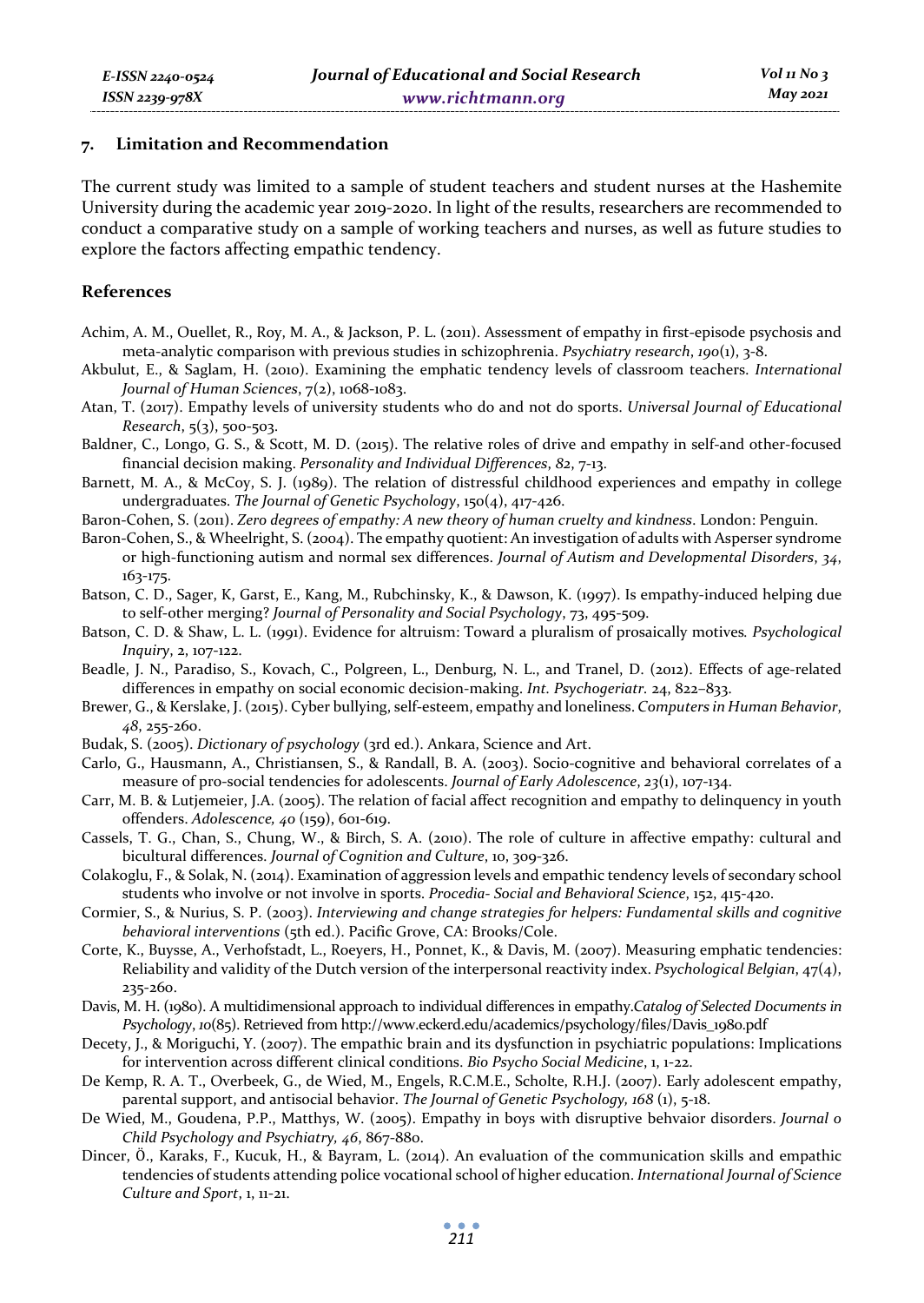Dökmen, U. (1994). *Communication Conflicts and empathy.* Istanbul: Sistem Publishing.

Dökmen, U. (2005). *Little things.* Ankara: System Publishing.

Dökmen, U. (2009). *Communication Conflicts and Empathy in Arts and Daily Life.* (5th Edition), Istanbul: Remzi Bookstore. p.157.

Duan, C., & Hill, C. E. (1996). The current state of empathy research*. Journal of Counseling Psychology, 43*, 261– 274. doi:10.1037/00220167.43.3.261

Duru, E. (2002). Investigation of the level of empathic tendency among pre-services teachers in terms of some psychological variables. *Pamukkale University Faculty of Education Journal*, 12(1), 21-35.

- Ekinci, O., & Aybek, B. (2010). Empathic and critical thinking of teacher candidates examination of tendencies. *Elementary Education Online*, 9(2), 816-827.
- Eisenberg, N., & Fabes, R. A. (1990). Empathy: Conceptualization, measurement, and relation to pro-social behavior. *Motivation & Emotion, 14*, 131–149. doi:10.1007/BF00991640.
- Eisenberg, N., Fabes, R., Shepard, S. A., Guthrie, I. K., Murphy, B. C., & Reiser, M. (1999). Parental reactions to children's negative emotions: Longitudinal relations to quality of children's social functioning. *Child Development, 70*, 513–534.

Eisenberg, N., & Lennon, R. (1983). Sex differences in empathy and related capacities. *Psychology Bulletin*, *94*, 100- 131.

Eisenberg, N., Miller, P. A., Shell, R., McNalley, S., & Shae, C. (1991). Pro-social development in adolescence: A longitudinal study. *Developmental Psychology*, *27*, 849-857.

- Fan, Y., Duncan, N. W., de Greck, M., & Northoff, G. (2011). Is there a core neural network in empathy? An FMRI based quantitative meta-analysis. *Neuroscience& Biobehavioral Reviews*, *35*(3), 903-911.
- Ferrari, P.F., 2014. The neuroscience of social relations: a comparative-based approach to empathy and to the capacity of evaluating others' action value. *Behavior*, 151, 297–313.
- Hàkansson, J., & Montgomery, H. (2003). Empathy as an interpersonal phenomenon. *Journal of Social and Personal Relationships,* 20(3), 267-284.

Kalliopuska, M. (1992, March). *Holistic empathy education among preschool and school children*. Paper Present at the International Scientific Conference Comenius Heritage and Education of Man, Praque.

- Kapikiran, N. (2009). Examination of pre-services teachers in terms of emphatic tendency and self-adjustment. *Pamukkale University Faculty of Education Journal*, 26(2), 81-91.
- Keysers, C., Fadiga, L., 2008. The mirror neuron system: new frontiers. Society Neuroscience, 3 (3–4), 193–198.
- Kilic, S. (2005). *Studying the empathic skills of pre-school teachers in Istanbul in relation to some variables*. Unpublished Master thesis, Institute of Education Science, Istanbul: University of Marmara.
- Köknel, Ӧ. (2005). *Anal understanding human*. Golden Books, Istanbul.
- Köksal, A. (200). Development of empathy in children. *Education as You Live,* 66, 1-7.
- Kolko, J. (2014). *Well-designed: How to use empathy to create products people love*. Harvard Business Press.
- Korkmaz, N., Sahin, E., Kahraman, M., & Ozturk, F. (2003). Comparison on the empathic abilities of students at U.U. Physical education and Sport department according to their ages. *Journal of Uludag University*, 1, 95-103.
- Ikiz FE (2009). Investigation of empathy levels of the psychological counselors who work in the elementary schools. *Elementary Education Online*, 8(2):346-356.
- Lawrence, E. J., Shaw, P., Baker, D., Baron-Cohen, S., & David, A. S. (2004). Measuring empathy: reliability and validity of the empathy quotient. *Psychological Medicine*, *34*, 911-924.
- LeSure-Lester, G. E. (2000). Relation between empathy and aggression and behavior compliance among abused group home youth. *Child Psychiatry and Human Development*, 31(2), 153-161.
- Loewenstein, G. (2005). Hot–cold empathy gaps and medical decision making. *Health Psychology*, 24, S49–S56.
- Michalska, K. J., Kinzler, K. D., & Decety, J. (2013). Age-related sex differences in explicit measures of empathy do not predict brain responses across childhood and adolescence. *Developmental Cognitive Neuroscience*, *3*, 22- 32.
- Mitsopoulou, E., & Giovazolias, T. (2015). Personality traits, empathy and bullying behavior: A meta-analytic approach. *Aggression and Violent Behavior*, 21, 61-72.
- Panksepp, J. B., & Lahvis, G. P. (2011). Rodent empathy and affective neuroscience. *Neuroscience & Biobehavioral Reviews*, *35*(9), 1864-1875.
- Rogers, C. R. (1975). Empathic: An unappreciated way of being. *The Counseling Psychologist*, *5*(2), 2-10.
- Rueckert, L. (2011). Gender differences in empathy. In *Psychology of Empathy*, 221-234.
- Rueckert, L., & Naybar, N. (2008). Gender differences in empathy: The role of the right hemisphere. *Brain and Cognition, 67*, 162-167.
- Saarni, C. (1990). Emotional competence. In Ross Thompson (Ed.), Nebraska symposium: *Socio-emotional Development* (pp. 115-161). Lincoln, NB: University of Nebraska Press.